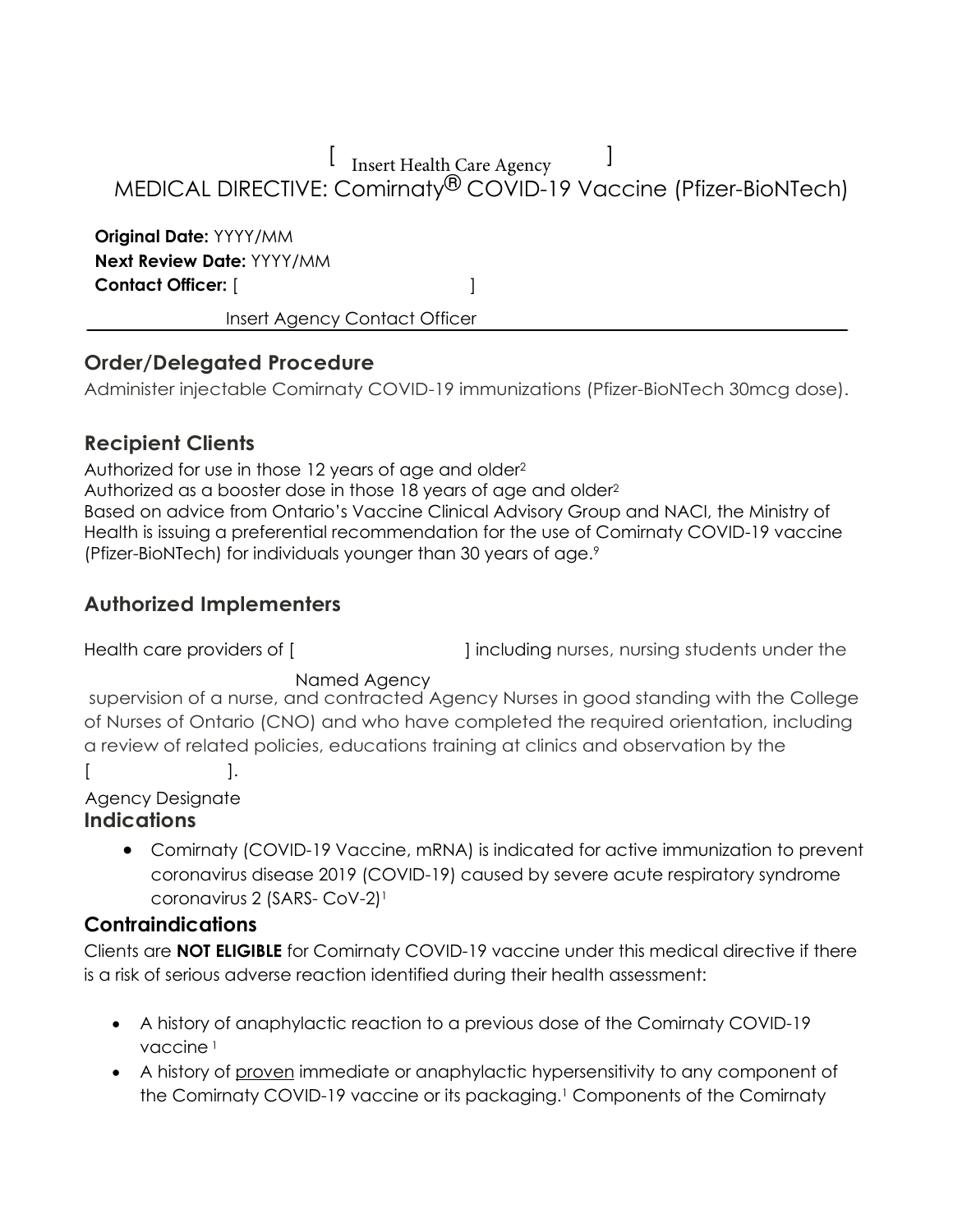COVID-19 vaccine are listed in Appendix A.

**The vaccine should not be administered in a general vaccine clinic. The client must seek evaluation by an appropriate physician or Nurse Practitioner (NP)**. Such an assessment is required to assess the method for possible (re)administration of a COVID-19 vaccine.<sup>9</sup>

Documentation after discussion with the health care provider is to be provided at the clinic including a vaccination care plan and **parameters the clinic should meet to provide safe vaccine administration.**<sup>9</sup>

### **Precautions**

- As a precautionary measure, the additional dose of mRNA vaccine should be deferred in individuals who have experienced myocarditis or pericarditis following any preceding dose of an mRNA COVID-19 vaccine until more information is available. 15 The National Advisory Committee on Immunization (NACI), Public Health Ontario (PHO) and The Ministry of Health continue to follow this closely and will update this recommendation as more evidence becomes available. <sup>14</sup>
- Individuals with proven severe allergic reaction (e.g., anaphylaxis) to injectable therapy not related to a component of authorized COVID-19 vaccines (e.g. intramuscular, intravenous, or subcutaneous vaccines or therapies) may be routinely vaccinated and do not need to be assessed. Most instances of anaphylaxis to a vaccine begin within 30 minutes after administration of the vaccine. Therefore, an extended period of observation post-vaccination of 30 minutes should be provided for the aforementioned individuals. 2
- Individuals with a history of allergy not related to a component of authorized COVID-19 vaccines or other injectable therapy (e.g. foods, oral drugs, insect venom or environmental allergens) can receive COVID-19 vaccines without any special precautions. Individuals should be observed for a minimum of 15 minutes following vaccination. 2
- Clients with a bleeding disorder should be optimally managed prior to immunization.<sup>2</sup>
- Clients currently experiencing moderate/severe, acute illness should have their vaccination postponed until the illness has resolved. 2

### **Additional Special Considerations and Third Dose Eligibility**

- COVID-19 vaccines should not be given simultaneously with monoclonal antibodies or convalescent plasma. 2
- Clients receiving anticoagulant therapy can be immunized if they are optimally managed, and after immunization they should be advised to apply firm pressure to the injection site for 5 to 10 minutes. 2
- NACI recommends that COVID-19 vaccines may be given concomitantly with, or at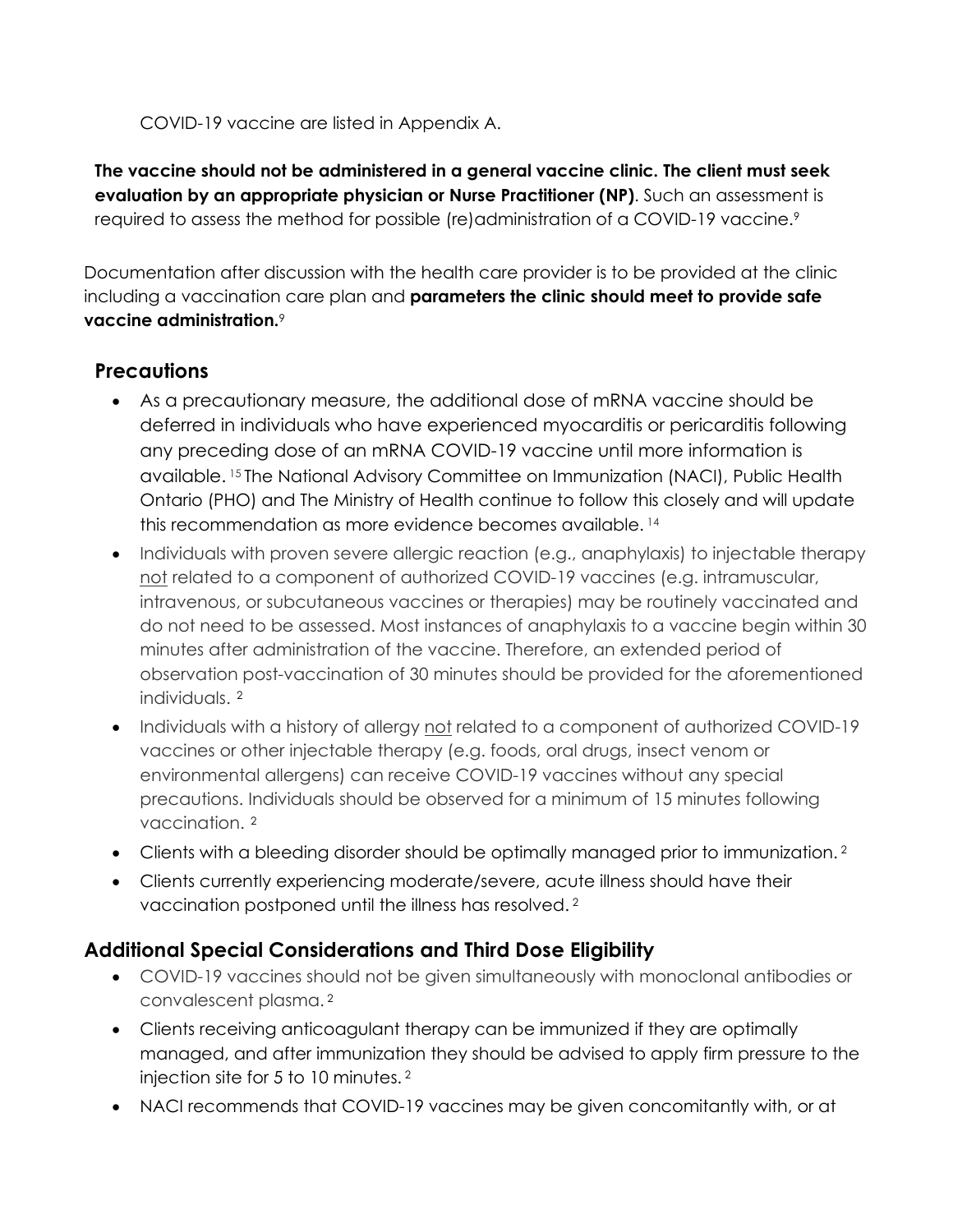any time before or after, other vaccines, including live, non-live, adjuvanted, or unadjuvanted vaccines.2

- If tuberculin skin testing or an IGRA test is required, it should be administered and read before immunization or delayed for at least 4 weeks after vaccination. Vaccination with COVID-19 vaccines may take place at any time after all steps of tuberculin skin testing have been completed.<sup>2</sup>
- For more information on the administration of COVID-19 vaccines, please refer to the NACI document: [Recommendations on the use of COVID-19 vaccines](https://www.canada.ca/en/public-health/services/publications/healthy-living/canadian-immunization-guide-part-4-active-vaccines/page-26-covid-19-vaccine.html#a5.2) ( as current).
	- If this is the individual's second dose and they received the AstraZeneca vaccine for their first dose, ensure the client has read and understood the *[COVID-19](https://www.health.gov.on.ca/en/pro/programs/publichealth/coronavirus/docs/vaccine/COVID-19_vaccine_info_AZ_2nd_dose.pdf) [Vaccine Information for Individuals who received a First Dose of the](https://www.health.gov.on.ca/en/pro/programs/publichealth/coronavirus/docs/vaccine/COVID-19_vaccine_info_AZ_2nd_dose.pdf) [AstraZeneca/COVISHEIELD information sheet from the Ministry of Health.](https://www.health.gov.on.ca/en/pro/programs/publichealth/coronavirus/docs/vaccine/COVID-19_vaccine_info_AZ_2nd_dose.pdf)*
- For the most current information related to special populations, please refer to the Ministry of Health document: [COVID-19 Vaccination Recommendations for Special](https://www.health.gov.on.ca/en/pro/programs/publichealth/coronavirus/docs/vaccine/COVID-19_vaccination_rec_special_populations.pdf) [Populations, December 31, 2021 \(or as current\).](https://www.health.gov.on.ca/en/pro/programs/publichealth/coronavirus/docs/vaccine/COVID-19_vaccination_rec_special_populations.pdf)
- For information on third dose eligibility and fourth doses for specific populations, please refer to the [Ministry of Health document: COVID-19 Vaccine Third Dose](https://www.health.gov.on.ca/en/pro/programs/publichealth/coronavirus/docs/vaccine/COVID-19_vaccine_third_dose_recommendations.pdf) [Recommendations,](https://www.health.gov.on.ca/en/pro/programs/publichealth/coronavirus/docs/vaccine/COVID-19_vaccine_third_dose_recommendations.pdf) [January 13, 2022 \(or as current\).](https://www.health.gov.on.ca/en/pro/programs/publichealth/coronavirus/docs/vaccine/COVID-19_vaccine_third_dose_recommendations.pdf)

### **Obtaining Consent**

Appropriate informed consent must be obtained as per the *Guidelines for Implementing the Order/Delegated Procedure* and the client must NOT have any contraindications.

# **Guidelines for Implementing the Order/Delegated Procedure**

Nurses and nursing students are expected to prepare and administer vaccine(s) to clients in a safe, effective, and ethical manner, and to be accountable for their actions. Nurses and nursing students are expected to meet the CNO's Medication Practice Standard by performing all the administration and verification steps to minimize the chance of error.

Nurses and nursing students are expected to consult with their Manager or designate if unable to perform their nursing duties in a safe and effective manner.

Responsibilities of the nurse and nursing student who implement the intervention include the following:

- Clarify that informed consent has been obtained
- Assess the client to determine whether the specific client conditions and any situational circumstances identified in the directive have beenmet
- Know the risks to the client of implementing the Order/Delegated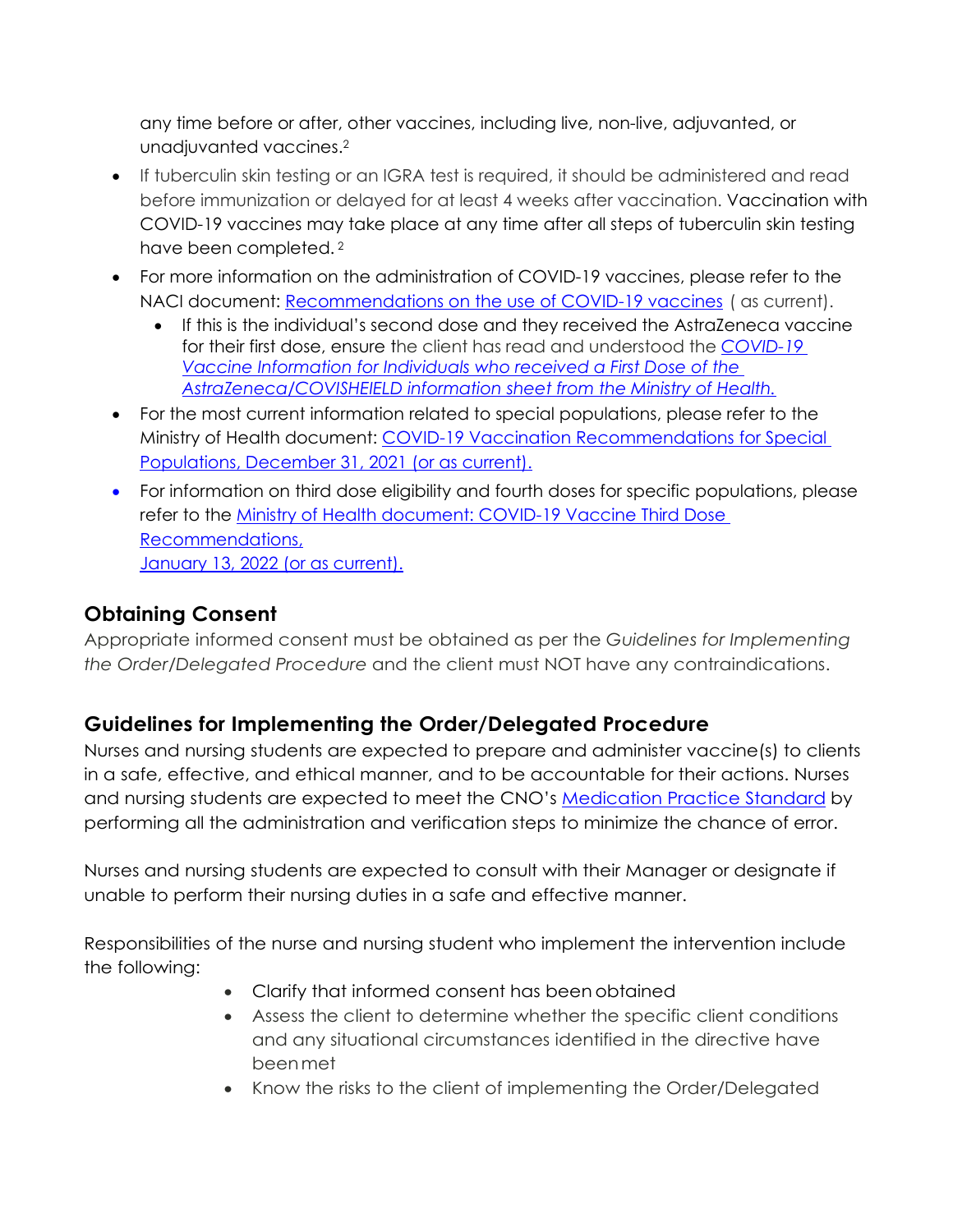Procedure

- Possess the knowledge, skills and judgement required to implement the directive safely
- Know the predictability of the outcomes of the intervention
- Determine whether management of the possible outcomes is within theirpractice; if so whether they are competent to provide management of outcomes and if not, whether the appropriate resources are available to assist asrequired.

Administration of vaccine must be in accordance with the manufacturers' product information monographs and the NACI's Recommendations on the use of COVID-19 vaccine(s). 2

At all clinics where immunizing agents are administered, the [  $\vert$  will be available for consultation. Agency Designate

# **Informed Consent**

To obtain informed consent, the nurse and/or nursing student must ensure:

- The purpose of the immunization, desired outcome, risks, and benefits are reviewed.
- The client has read and understood the information on the appropriate COVID-19 Vaccine Information Sheet(s). If the client cannot read the sheet, it should be read or explained to them. Thenurse must ensure the client has no contraindications to the vaccine as specified in the "Contraindications" section of this Medical Directive and query regarding current health (e.g., immunosuppression) and precautions.
- The client has had the opportunity to ask questions about the vaccine andhad these questions answered to theirsatisfaction.
- The client has provided informed written or verbal consent to the nurse administering vaccine.

# **Capacity to provide consent**

A client can give consent if they understand the information that is being presented to them and appreciate the foreseeable consequences of their decision or lack of decision.

**When in doubt about informed consent or a medical condition of the client, do not administer the vaccine and consult with the [ ].**

Agency Designate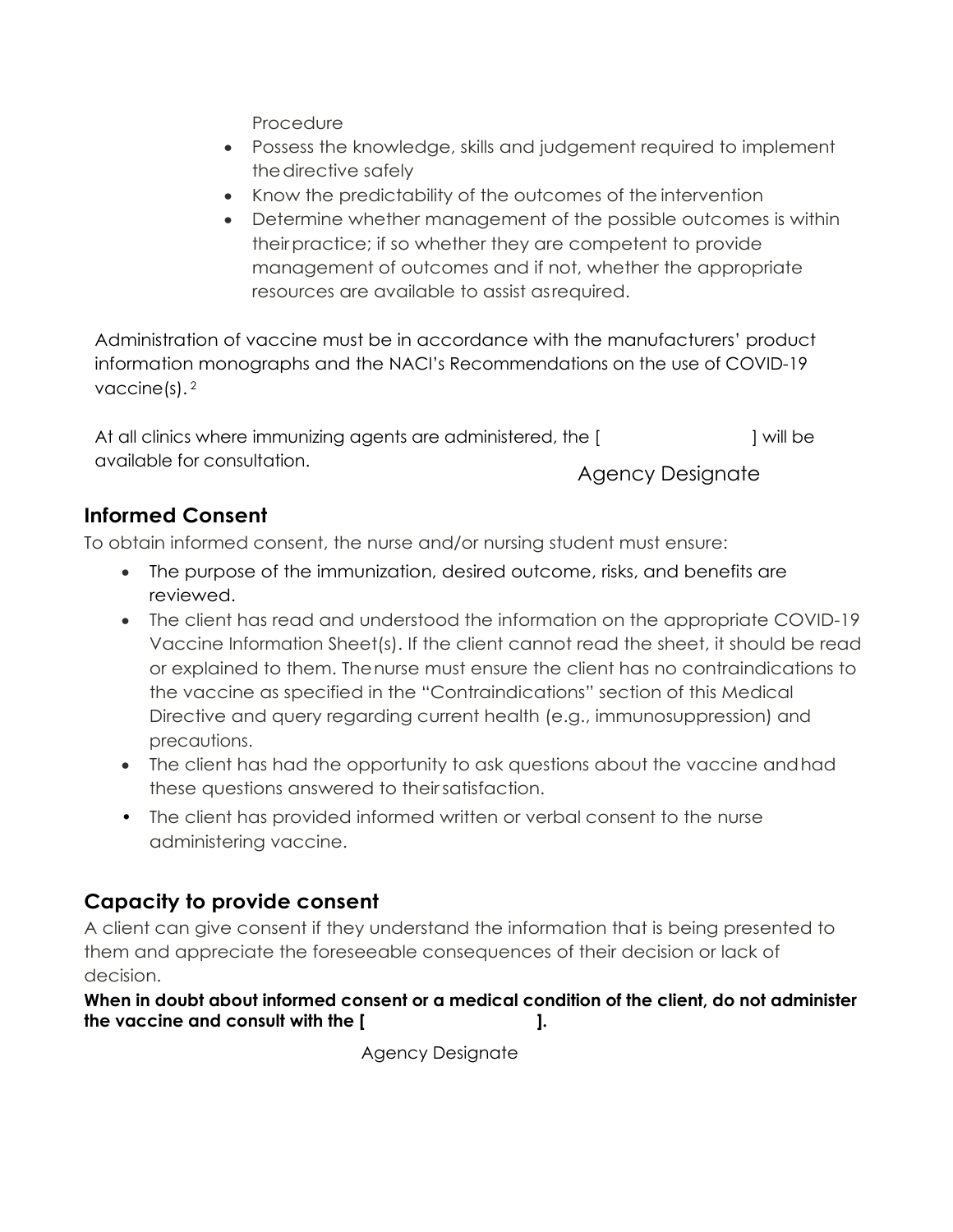### **Comirnaty COVID-19 Vaccine**

#### **Dose and Schedule for the Comirnaty COVID-19 Vaccine:**

Dose:

• 30 mcg of SARS-CoV-2 spike protein mRNA.

Volume:

• 0.3 mL

Schedule:

- 2 doses
- o Minimum interval 19 days apart
- o Authorized interval 21 days apart
- o Alternate interval 28 days apart 2
- 3 doses
- o For specific timing of third dose intervals refer to the Ministry of Health document [COVID-19 Vaccine Third Dose Recommendations](https://www.health.gov.on.ca/en/pro/programs/publichealth/coronavirus/docs/vaccine/COVID-19_vaccine_third_dose_recommendations.pdf) ( January 13, 2022 or as current)
- 4 doses
- o For fourth dose eligibility and dose intervals refer to the Ministry of Health document [COVID-19 Vaccine Third Dose Recommendations](https://www.health.gov.on.ca/en/pro/programs/publichealth/coronavirus/docs/vaccine/COVID-19_vaccine_third_dose_recommendations.pdf) (January 13, 2022 or as current)
- o For rationale and options for vaccine type and dose, refer to table 2 in the aforementioned guidance document.

#### **Preparation and Administration of the Comirnaty COVID-19 Vaccine**

| Follow the Injection Technique Policy and Procedure of [ |              | I in conjunction with the |
|----------------------------------------------------------|--------------|---------------------------|
| following resources below.                               | Named Agency |                           |

#### COVID-19 Vaccine Administration guidance document

[https://www.health.gov.on.ca/en/pro/programs/publichealth/coronavirus/docs/vaccine/CO](https://www.health.gov.on.ca/en/pro/programs/publichealth/coronavirus/docs/vaccine/COVID-19_vaccine_administration.pdf) VID-19 vaccine administration.pdf with additional information on preparation, dosage forms, strengths, composition, and packaging found in the vaccine product monograph <https://covid-vaccine.canada.ca/info/pdf/pfizer-biontech-covid-19-vaccine-pm1-en.pdf>

#### **Storage Requirements and Additional Doses from Vaccine Vials**

Refer to the Vaccine Storage and Handling guidance document [https://www.health.gov.on.ca/en/pro/programs/publichealth/coronavirus/docs/vaccine/vac](https://www.health.gov.on.ca/en/pro/programs/publichealth/coronavirus/docs/vaccine/vaccine_storage_handling_pfizer_moderna.pdf) [cine\\_storage\\_handling\\_pfizer\\_moderna.pdf](https://www.health.gov.on.ca/en/pro/programs/publichealth/coronavirus/docs/vaccine/vaccine_storage_handling_pfizer_moderna.pdf)

#### **Documentation and Communication**

Documentation of administered doses into the COVax database post-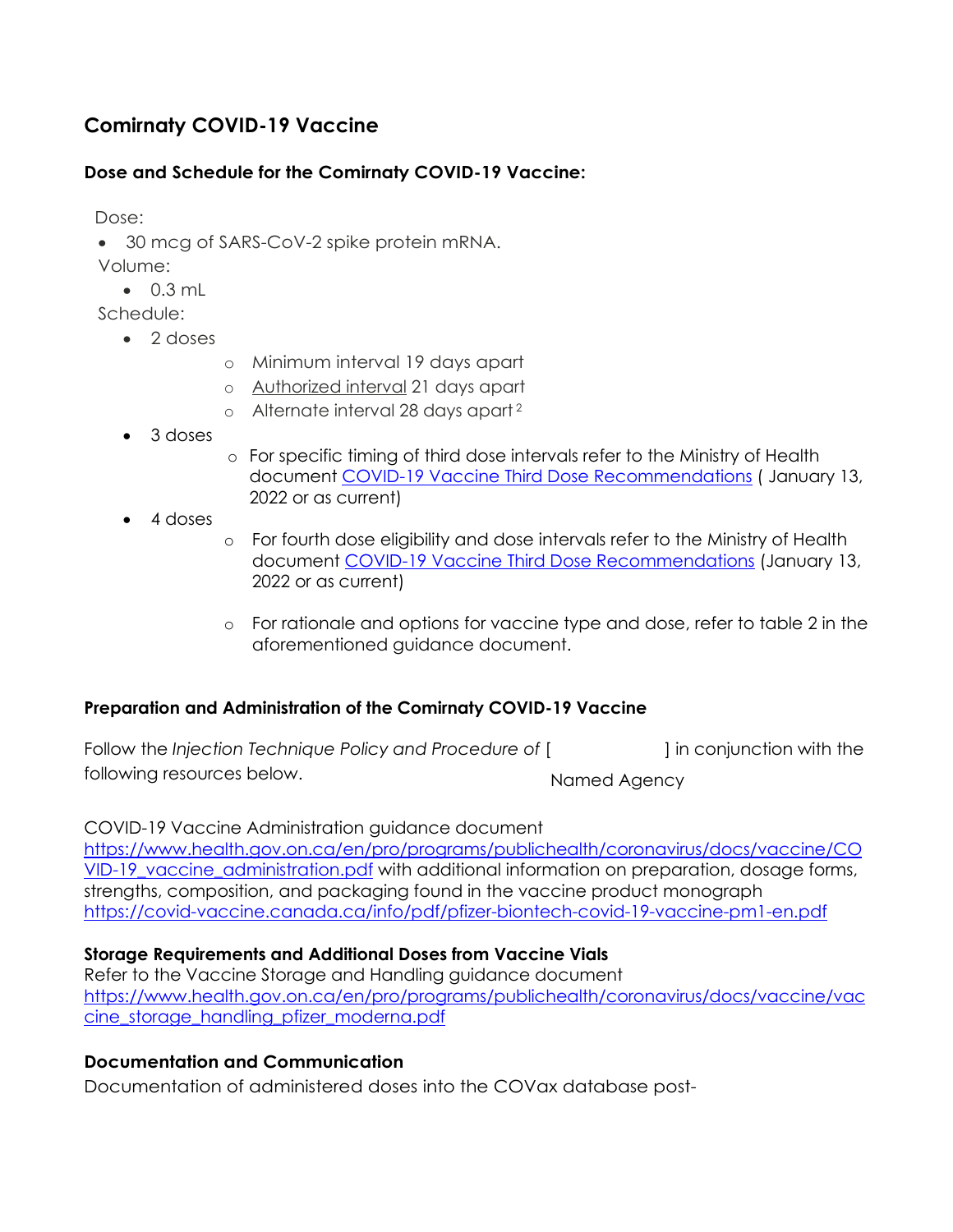vaccination should be completed following the [  $\qquad$  ] procedure and the College of Nurses of Ontario's Documentation Practice Standard.] 6 Named Agency

### **Adverse Reactions**

The following adverse events have been reported as being common, very common or uncommon after either dose of the Comirnaty COVID-19 vaccine2:

Very common: may affect more than 1 in 10 people

- injection site pain
- tiredness
- headache
- muscle pain
- chills
- joint pain
- fever
- diarrhea

Common: may affect more than 1 in 100 and up to 1 in 10 people

- injection site redness
- injection site swelling
- nausea
- vomiting

Uncommon: may affect up to 1 in 100 people

- enlarged lymph nodes
- feeling unwell
- $\bullet$  arm pain<sup>1</sup>
- feeling weak or lack of energy/sleepy
- decreased appetite
- excessive sweating
- $\bullet$  night sweats<sup>1</sup>

Recommendations for the post-vaccination observation period for other vaccines during the pandemic, such as for influenza vaccine, should continue to be followed.2 Therefore, advise clients to remain in the post-vaccination waiting area for the length of time as recommended in the National Advisory Committee on Immunization (NACI) *Recommendations on the Duration of the Post-vaccination Observation Period for Influenza Vaccination during the COVID-19 Pandemic.*<sup>4</sup>

Given the urgency to provide booster doses, the 15-minute observation period booster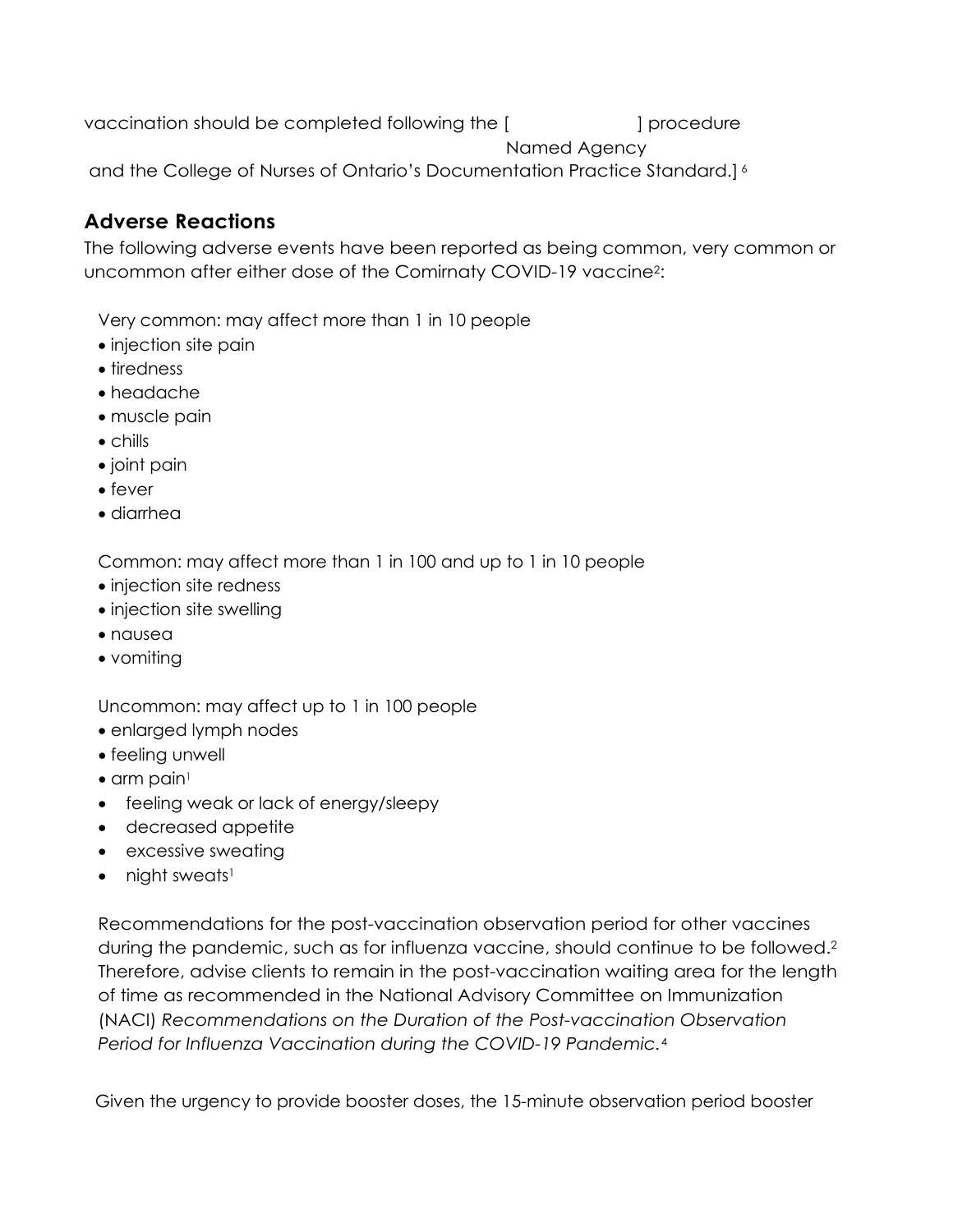doses of mRNA vaccines could be waived on a temporary basis during the emergency response to the Omicron variant. A reduced post-vaccination observation period, between 5 -15 minutes could be considered for the administration of third booster doses of COVID-19 vaccine during the pandemic, if specific conditions are met such as past experience with the two previous COVID-19 vaccine doses and other relevant conditions as outlined in the NACI 2020-2021 influenza vaccine advice.16

In situations of suspected hypersensitivity or non-anaphylactic allergy to COVID-19 vaccine components, the [  $\qquad \qquad$  ] shall be consulted prior to

#### Agency Designate

vaccination, to determine the appropriateness of the vaccination, the option of vaccination in a controlled setting and/or the use of an extended post-vaccination observation period.

As per s.38 of the *Health Protection and Promotion Act*, those administering vaccines should ensure that the vaccine recipients are advised to immediately call their doctor/nurse practitioner or go to the nearest hospital emergency department if they develop a reaction that could be related to the vaccine.5 Specifically, the client should be monitored for:

- Hives
- Swelling of the mouth and throat
- Trouble breathing, hoarseness or wheezing
- High fever (over 40C or 104F)
- Convulsions (seizures)
- A fast heartbeat  $<sup>1</sup>$ </sup>
- Dizziness and weakness<sup>1</sup>

If a reaction as described above occurs while at an [  $\qquad \qquad$  ], refer to

Named Agency

the *Medical Directive for Anaphylaxis Management or internal policies.*

#### **Adverse events/reactions must be documented, reported to the Renfrew County and District Health Unit.**

**Approving Physician(s)/Authorizer(s):**

| <b>NAME:</b>      | DATE: YYYY/MM/DD |
|-------------------|------------------|
| <b>SIGNATURE:</b> |                  |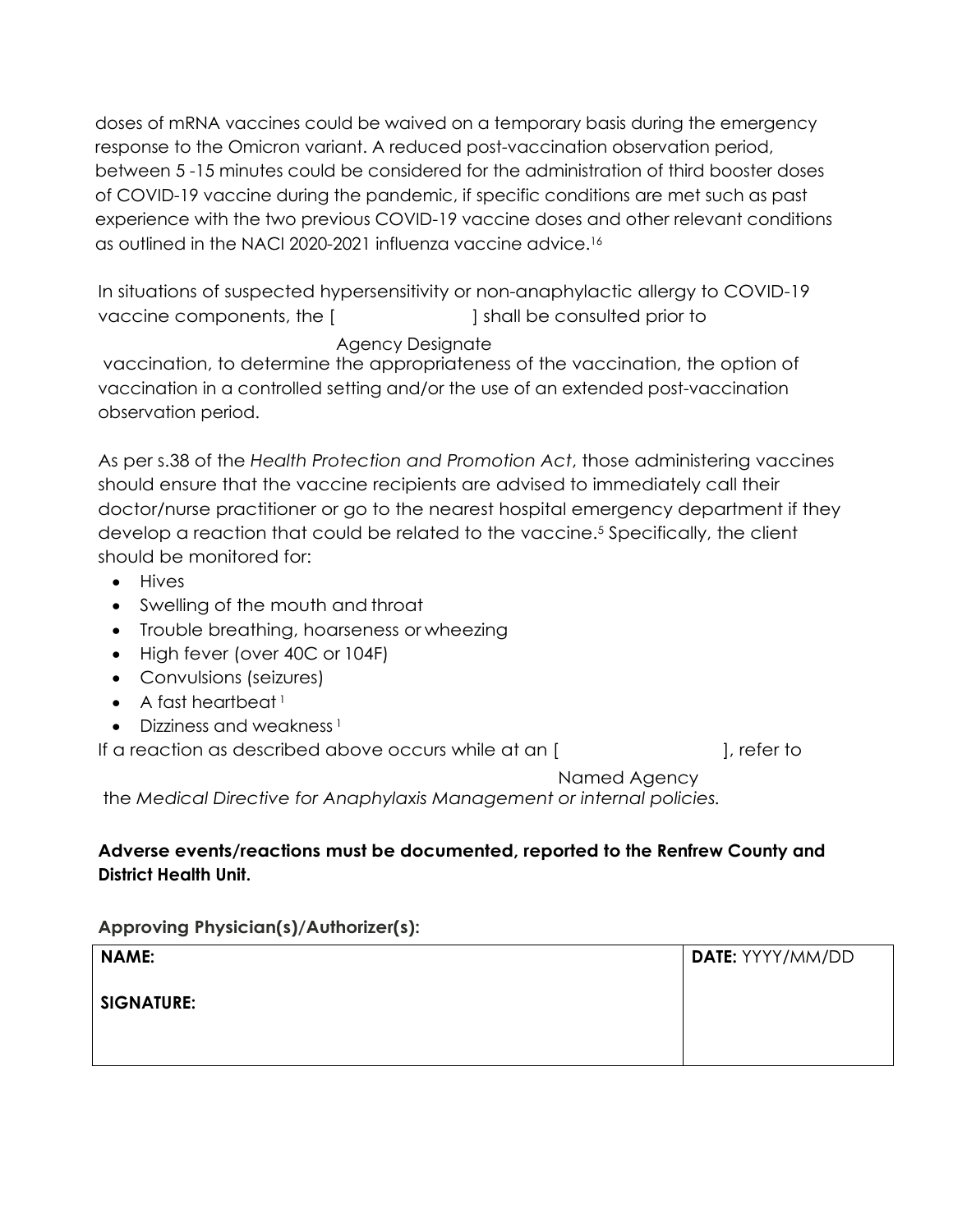# **Appendix A – Components of the Comirnaty COVID-19 Vaccine and its Packaging**

For a comprehensive list of components in the vaccine and packaging, please consult the product leaflet or information contained within the product monograph available through Health Canada's Drug Product Database.2

Potential non-medicinal ingredients in the vaccine or its container known to cause type 1 hypersensitivity reactions ranging from mild cutaneous reactions to anaphylaxis includes the following (which may not be a complete list):

• polyethylene glycol (PEG)<sup>2</sup>

The full list of non-medical ingredients is as follows:<sup>1</sup>

- ALC-0315 = ((4-hydroxybutyl)azanediyl)bis(hexane-6,1-diyl)bis(2-hexyldecanoate)
- ALC-0159 = 2-[(polyethylene glycol)-2000]-N,N-ditetradecylacetamide
- 1,2-Distearoyl-sn-glycero-3-phosphocholine
- Cholesterol
- dibasic sodium phosphate dihydrate
- monobasic potassium phosphate
- potassium chloride
- sodium chloride
- Sucrose
- Water for injection

Comirnaty COVID-19 Vaccine does not contain any preservatives, antibiotics, adjuvants, or human- or animal-derived materials. The glass vials have a stopper which does not contain natural rubber latex.1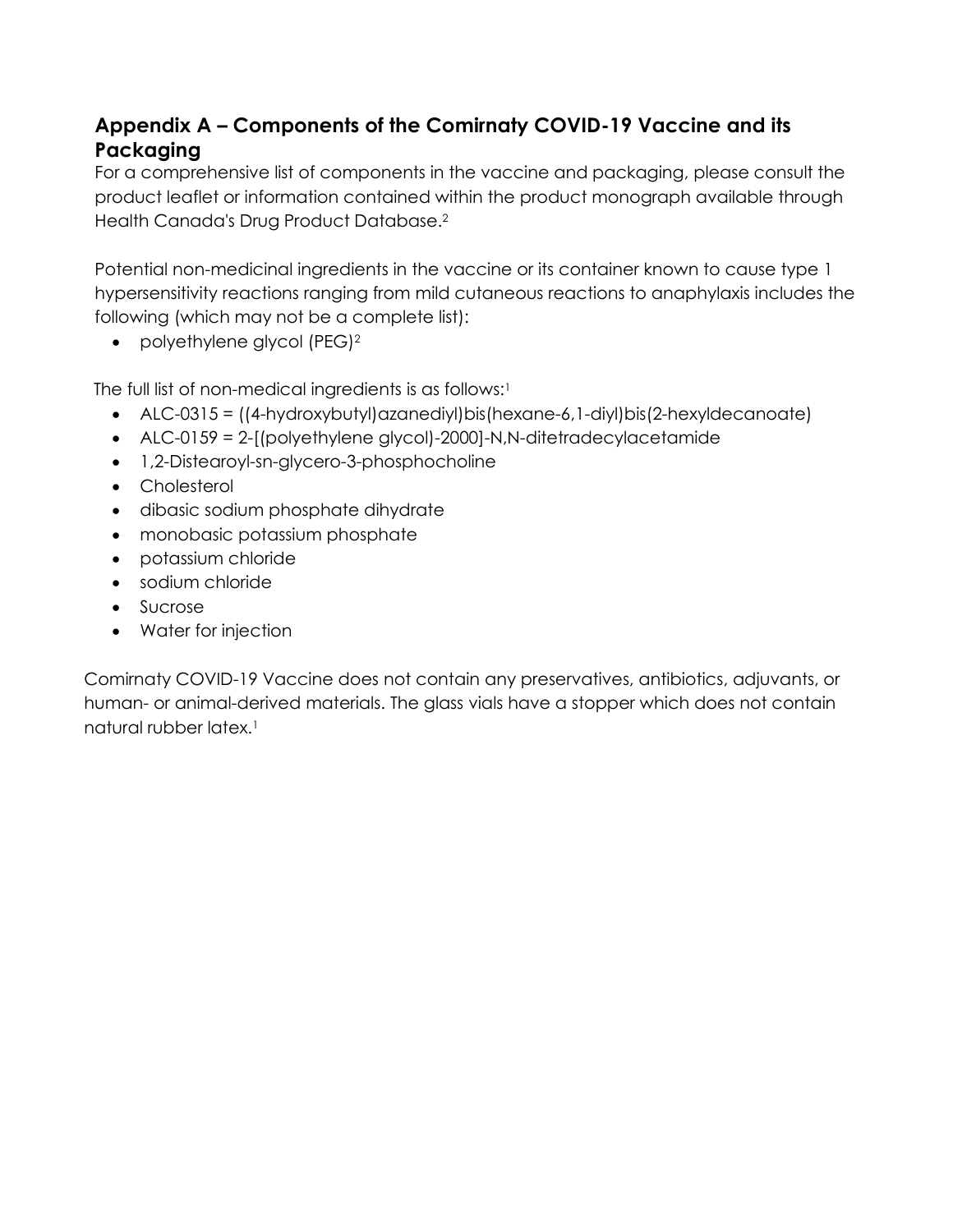### **Appendix B - Immunosuppression**

- Long-term immunosuppressive therapy is used for various disease conditions including cancer, organ transplantation, GVHD following HSCT, and chronic inflammatory conditions (e.g., inflammatory bowel disease, inflammatory arthritis, psoriasis, systemic lupus erythematosus). Therapies include cancer chemotherapy, radiation therapy, long term high-dose steroid treatment (prednisone equivalent of ≥ 2 mg/kg/day or 20 mg/day if weight  $> 10$  kg, for  $\geq 14$  days), cytotoxic drugs, calcineurin inhibitors, biological response modifiers and antibodies that target lymphocytes.
- In general, if a patient is 3 months post-chemotherapy and the cancer is in remission, or if immunosuppression has been discontinued for at least 3 months (6 months or more for anti-B cell antibodies), the person is no longer considered immunocompromised.
- Individuals living with HIV that are considered immunocompetent can be vaccinated. Individuals with stable Hepatitis B or C infection can also be vaccinated. 8
- If there is uncertainty regarding whether or not a client qualifies as being immunosuppressed, consult the MOH.